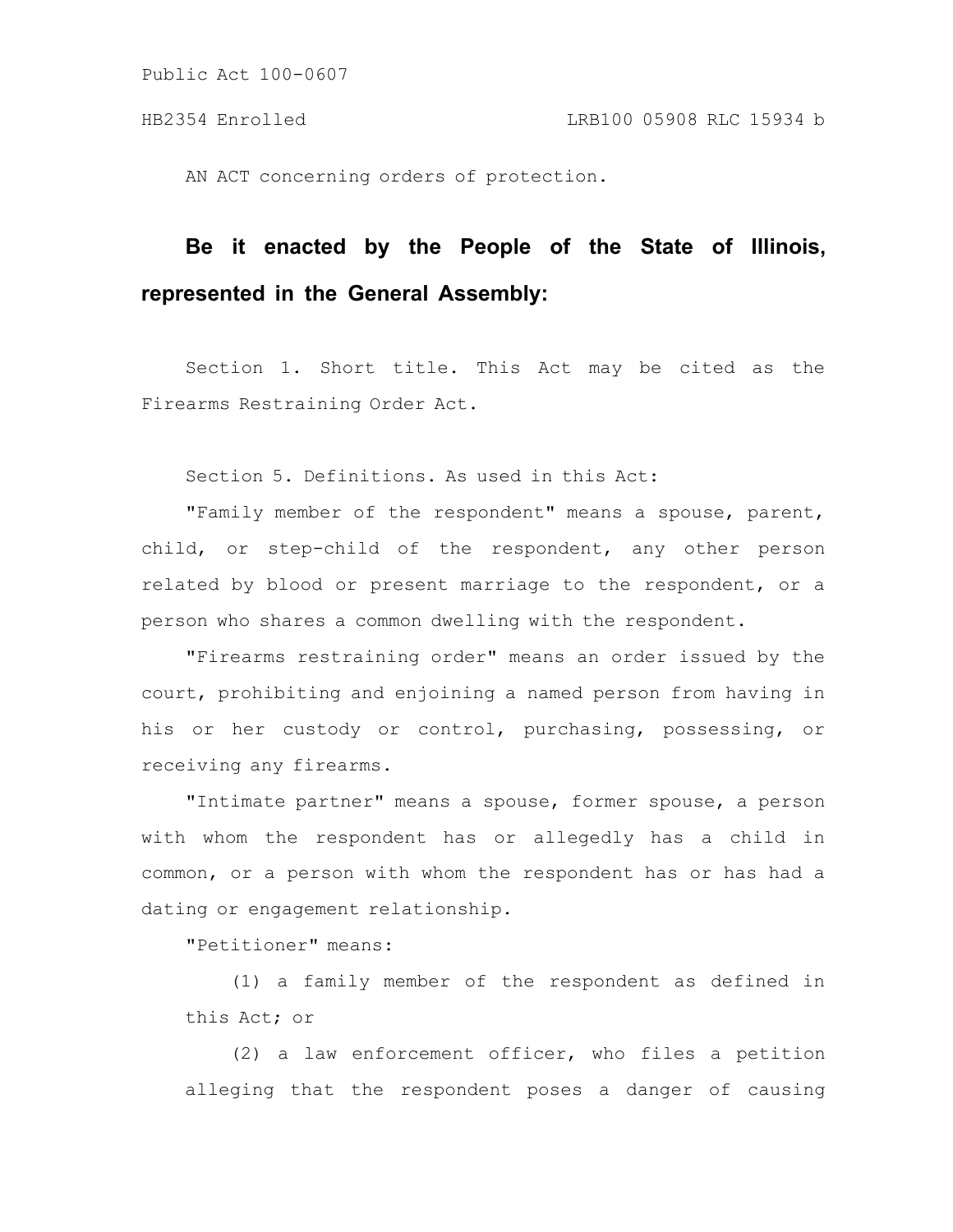personal injury to himself, herself, or another by having in his or her custody or control, purchasing, possessing, or receiving a firearm.

"Respondent" means the person alleged in the petition to pose a danger of causing personal injury to himself, herself, or another by having in his or her custody or control, purchasing, possessing, or receiving a firearm.

Section 10. Commencement of action; procedure.

(a) Actions for a firearms restraining order are commenced by filing a verified petition for a firearms restraining order in any circuit court.

(b) A petition for a firearms restraining order may be filed in any county where the respondent resides.

(c) No fee shall be charged by the clerk for filing, amending, vacating, certifying, or photocopying petitions or orders; or for issuing alias summons; or for any related filing service. No fee shall be charged by the sheriff or other law enforcement for service by the sheriff or other law enforcement of a petition, rule, motion, or order in an action commenced under this Section.

(d) The court shall provide, through the office of the clerk of the court, simplified forms and clerical assistance to help with the writing and filing of a petition under this Section by any person not represented by counsel. In addition, that assistance may be provided by the State's Attorney.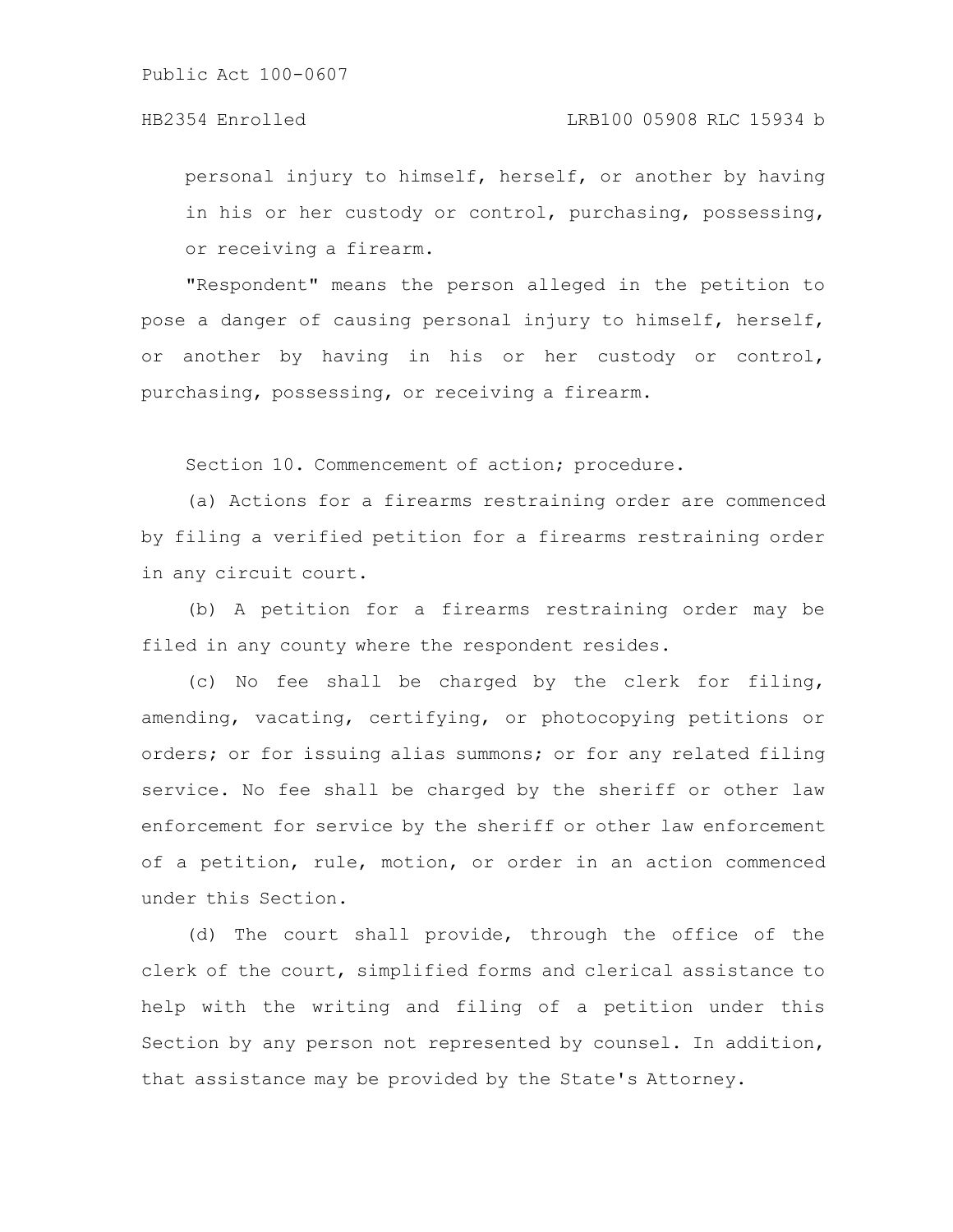Section 15. Subject matter jurisdiction. Each of the circuit courts shall have the power to issue firearms restraining orders.

Section 20. Jurisdiction over persons. The circuit courts of this State have jurisdiction to bind (1) State residents and (2) non-residents having minimum contacts with this State, to the extent permitted by Section 2-209 of the Code of Civil Procedure.

Section 25. Process. The summons shall be in the form prescribed by Supreme Court Rule 101(d), except that it shall require respondent to answer or appear within 7 days. Attachments to the summons or notice shall include the petition for the firearms restraining order and supporting affidavits, if any, and any emergency firearms restraining order that has been issued. The enforcement of an order under Section 35 shall not be affected by the lack of service, delivery, or notice, provided the requirements of subsection (f) of that Section are otherwise met.

Section 30. Service of notice of hearings. Service of notice of hearings. Except as provided in Section 25, notice of hearings on petitions or motions shall be served in accordance with Supreme Court Rules 11 and 12, unless notice is excused by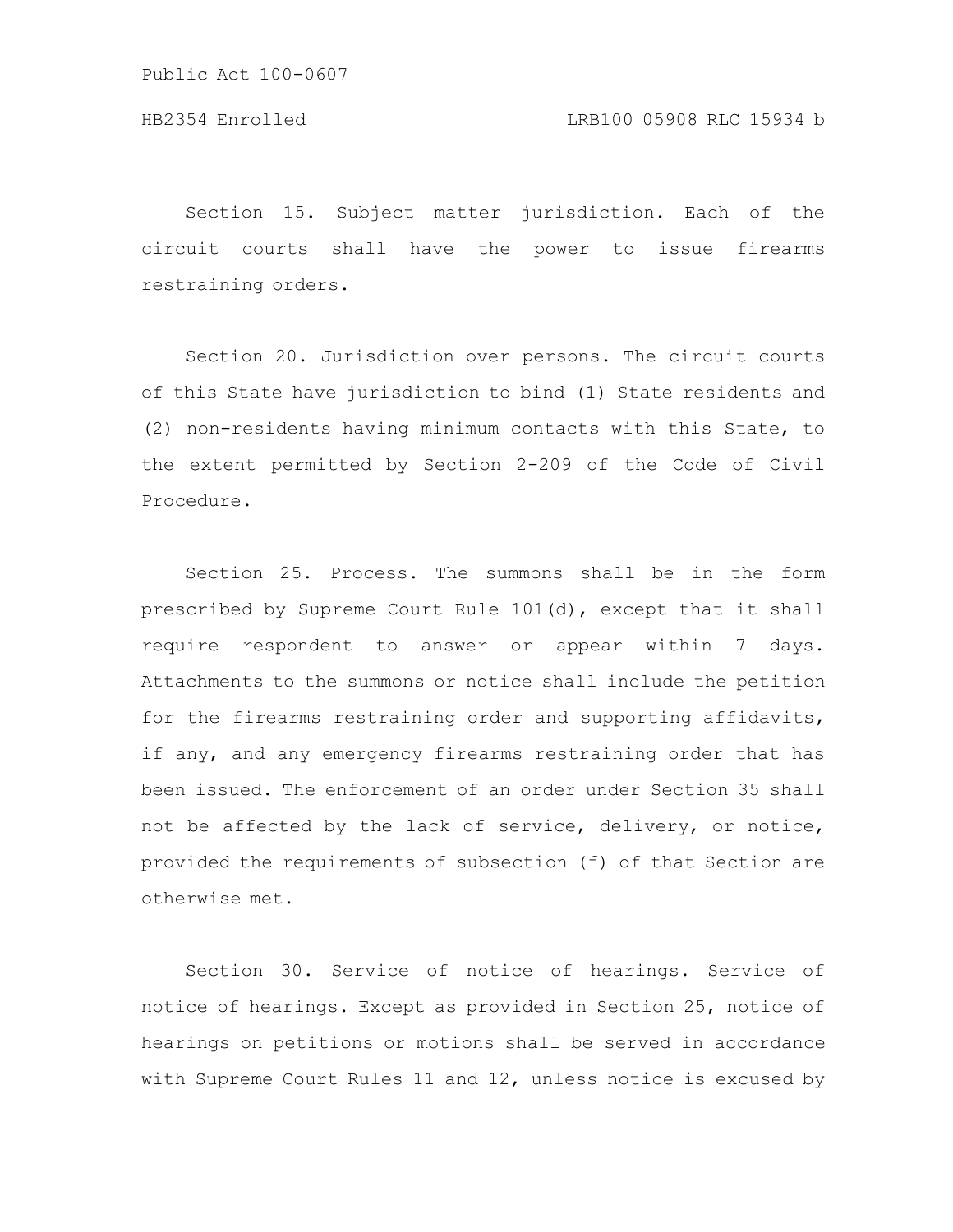Section 35 of this Act, or by the Code of Civil Procedure, Supreme Court Rules, or local rules.

Section 35. Ex parte orders and emergency hearings.

(a) A petitioner may request an emergency firearms restraining order by filing an affidavit or verified pleading alleging that the respondent poses an immediate and present danger of causing personal injury to himself, herself, or another by having in his or her custody or control, purchasing, possessing, or receiving a firearm. The petition shall also describe the type and location of any firearm or firearms presently believed by the petitioner to be possessed or controlled by the respondent.

(b) If the respondent is alleged to pose an immediate and present danger of causing personal injury to an intimate partner, or an intimate partner is alleged to have been the target of a threat or act of violence by the respondent, petitioner shall make a good faith effort to provide notice to any and all intimate partners of the respondent. The notice must include that the petitioner intends to petition the court for an emergency firearms restraining order, and, if petitioner is a law enforcement officer, referral to relevant domestic violence or stalking advocacy or counseling resources, if appropriate. Petitioner shall attest to having provided the notice in the filed affidavit or verified pleading. If after making a good faith effort petitioner is unable to provide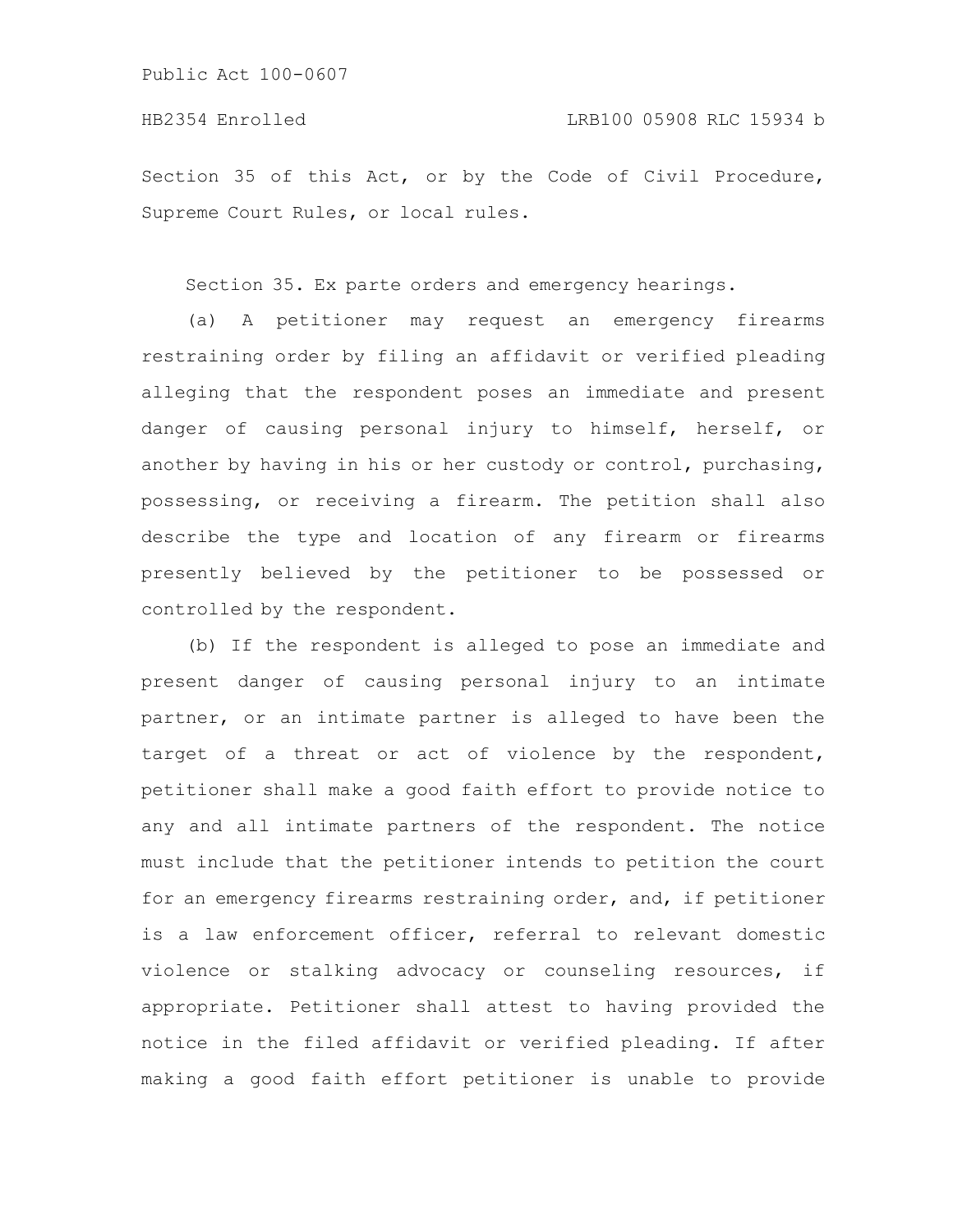### HB2354 Enrolled LRB100 05908 RLC 15934 b

notice to any or all intimate partners, the affidavit or verified pleading should describe what efforts were made.

(c) Every person who files a petition for an emergency firearms restraining order, knowing the information provided to the court at any hearing or in the affidavit or verified pleading to be false, is guilty of perjury under Section 32-2 of the Criminal Code of 2012.

(d) An emergency firearms restraining order shall be issued on an ex parte basis, that is, without notice to the respondent.

(e) An emergency hearing held on an ex parte basis shall be held the same day that the petition is filed or the next day that the court is in session.

(f) If a circuit or associate judge finds probable cause to believe that the respondent poses an immediate and present danger of causing personal injury to himself, herself, or another by having in his or her custody or control, purchasing, possessing, or receiving a firearm the circuit or associate judge shall issue an emergency order.

(f-5) If the court issues an emergency firearms restraining order, it shall, upon a finding of probable cause that the respondent possesses firearms, issue a search warrant directing a law enforcement agency to seize the respondent's firearms. The court may, as part of that warrant, direct the law enforcement agency to search the respondent's residence and other places where the court finds there is probable cause to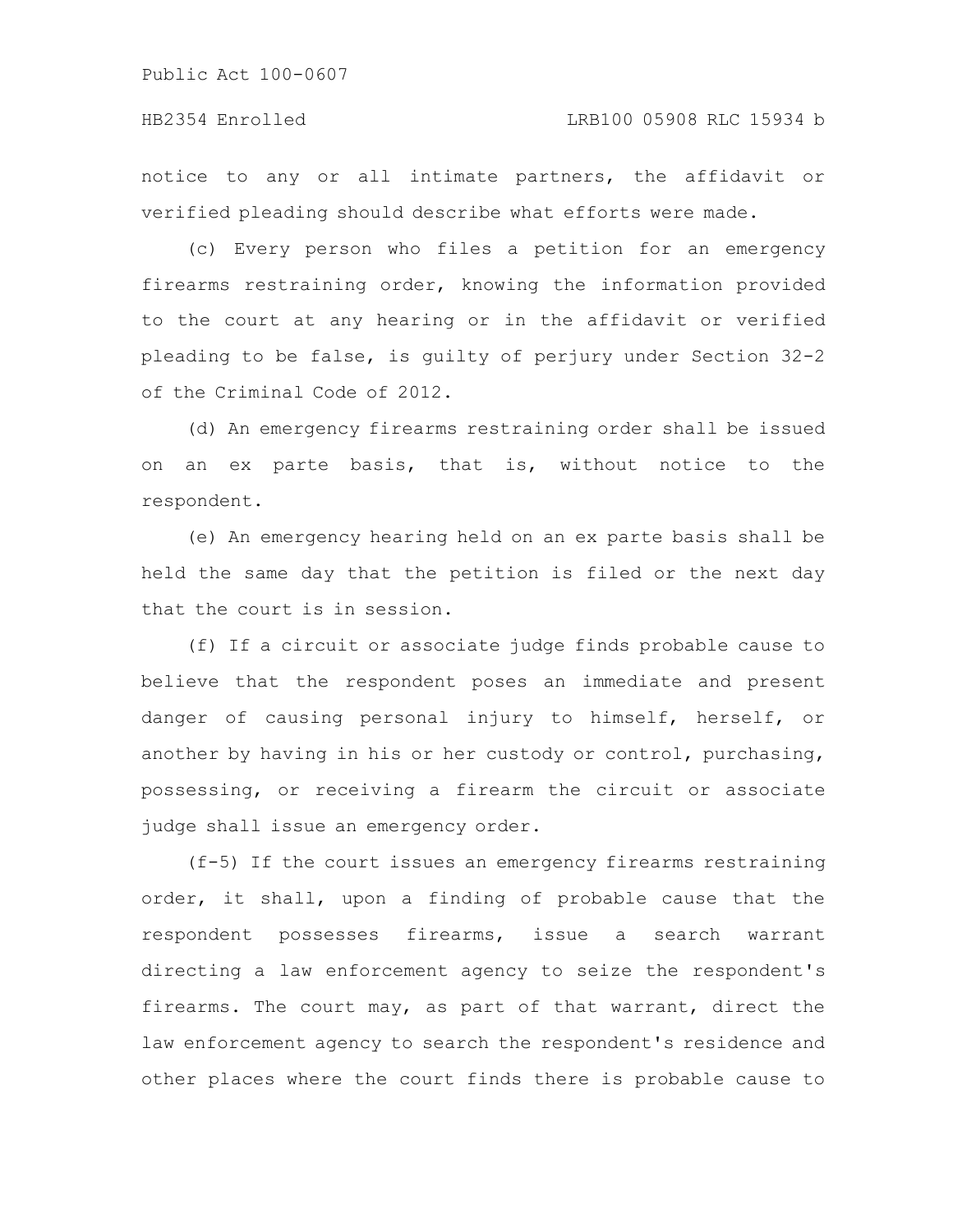believe he or she is likely to possess the firearms.

(g) An emergency firearms restraining order shall require:

(1) the respondent to refrain from having in his or her custody or control, purchasing, possessing, or receiving additional firearms for the duration of the order; and

(2) the respondent to turn over to the local law enforcement agency any Firearm Owner's Identification Card and concealed carry license in his or her possession. The local law enforcement agency shall immediately mail the card and concealed carry license to the Department of State Police Firearm Services Bureau for safekeeping. The firearm or firearms and Firearm Owner's Identification Card and concealed carry license, if unexpired, shall be returned to the respondent after the firearms restraining order is terminated or expired.

(h) Except as otherwise provided in subsection (h-5) of this Section, upon expiration of the period of safekeeping, if the firearms or Firearm Owner's Identification Card and concealed carry license cannot be returned to respondent because respondent cannot be located, fails to respond to requests to retrieve the firearms, or is not lawfully eligible to possess a firearm, upon petition from the local law enforcement agency, the court may order the local law enforcement agency to destroy the firearms, use the firearms for training purposes, or for any other application as deemed appropriate by the local law enforcement agency.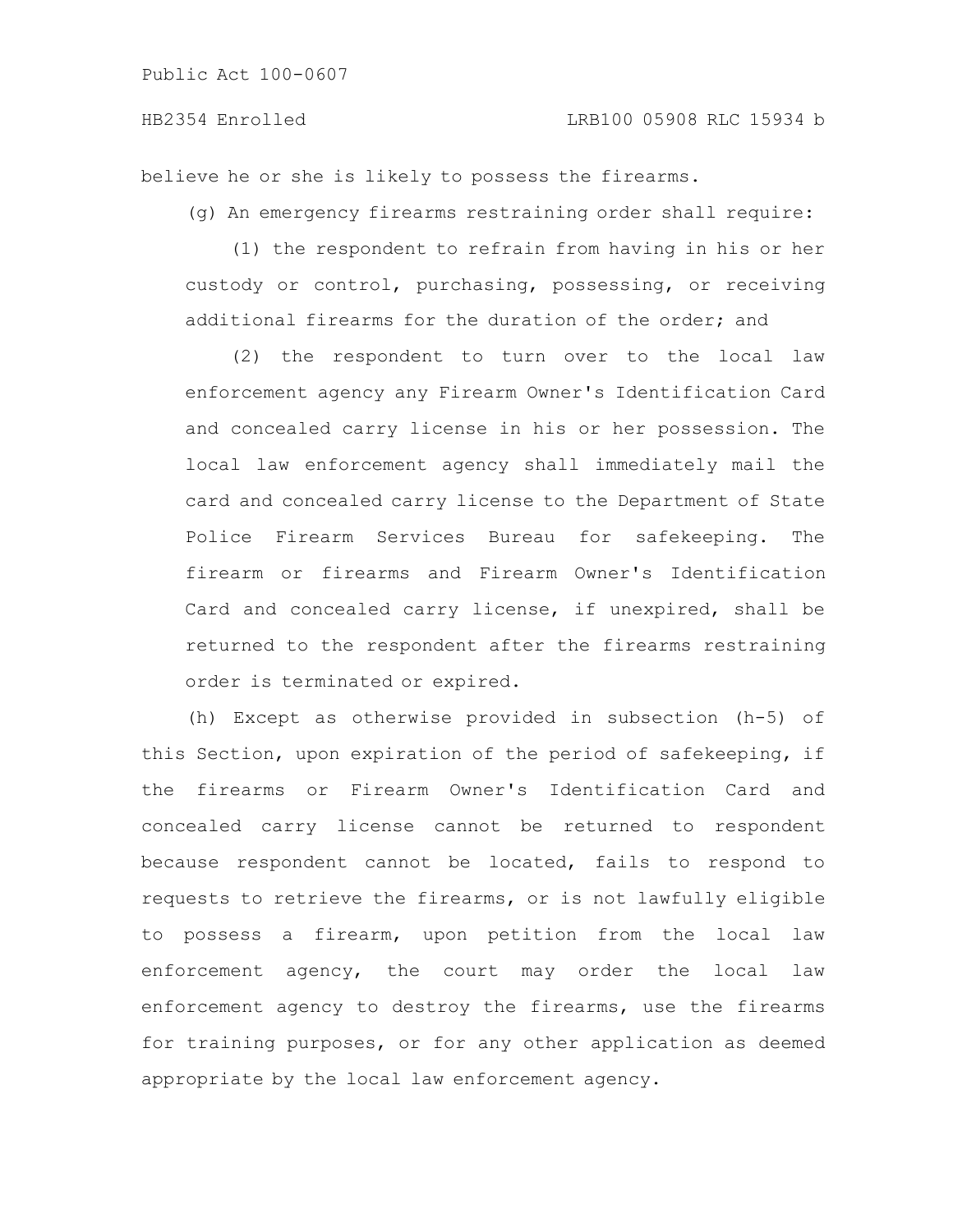# HB2354 Enrolled LRB100 05908 RLC 15934 b

(h-5) A respondent whose Firearm Owner's Identification Card has been revoked or suspended may petition the court, if the petitioner is present in court or has notice of the respondent's petition, to transfer the respondent's firearm to a person who is lawfully able to possess the firearm if the person does not reside at the same address as the respondent. Notice of the petition shall be served upon the person protected by the emergency firearms restraining order. While the order is in effect, the transferee who receives respondent's firearms must swear or affirm by affidavit that he or she shall not transfer the firearm to the respondent or to anyone residing in the same residence as the respondent.

(h-6) If a person other than the respondent claims title to any firearms surrendered under this Section, he or she may petition the court, if the petitioner is present in court or has notice of the petition, to have the firearm returned to him or her. If the court determines that person to be the lawful owner of the firearm, the firearm shall be returned to him or her, provided that:

(1) the firearm is removed from the respondent's custody, control, or possession and the lawful owner agrees to store the firearm in a manner such that the respondent does not have access to or control of the firearm; and

(2) the firearm is not otherwise unlawfully possessed by the owner.

The person petitioning for the return of his or her firearm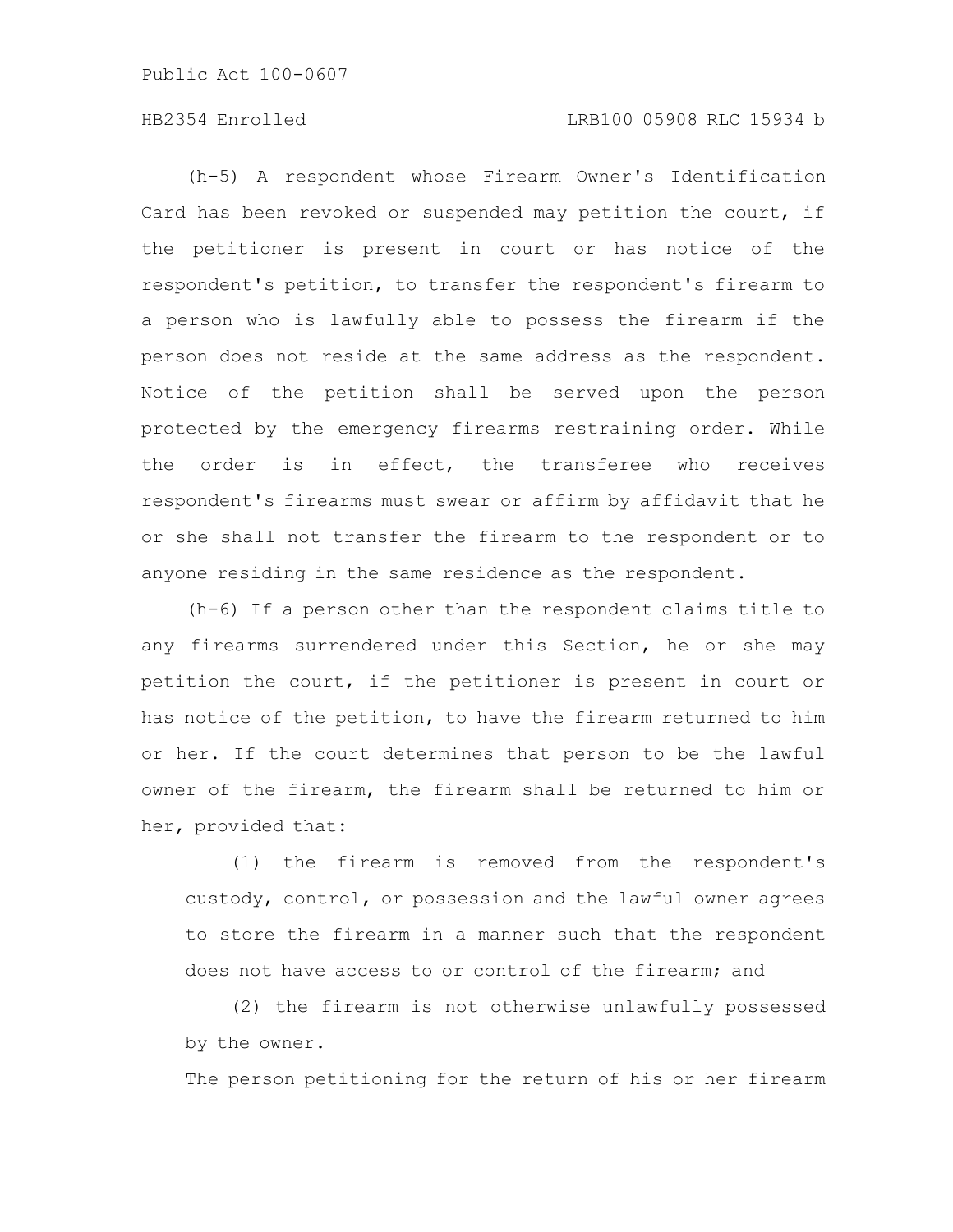# HB2354 Enrolled LRB100 05908 RLC 15934 b

must swear or affirm by affidavit that he or she: (i) is the lawful owner of the firearm; (ii) shall not transfer the firearm to the respondent; and (iii) will store the firearm in a manner that the respondent does not have access to or control of the firearm.

(i) In accordance with subsection (e) of this Section, the court shall schedule a full hearing as soon as possible, but no longer than 14 days from the issuance of an ex parte firearms restraining order, to determine if a 6-month firearms restraining order shall be issued. The court may extend an ex parte order as needed, but not to exceed 14 days, to effectuate service of the order or if necessary to continue protection. The court may extend the order for a greater length of time by mutual agreement of the parties.

Section 40. Six month orders.

(a) A petitioner may request a 6-month firearms restraining order by filing an affidavit or verified pleading alleging that the respondent poses a significant danger of causing personal injury to himself, herself, or another in the near future by having in his or her custody or control, purchasing, possessing, or receiving a firearm. The petition shall also describe the number, types, and locations of any firearms presently believed by the petitioner to be possessed or controlled by the respondent.

(b) If the respondent is alleged to pose a significant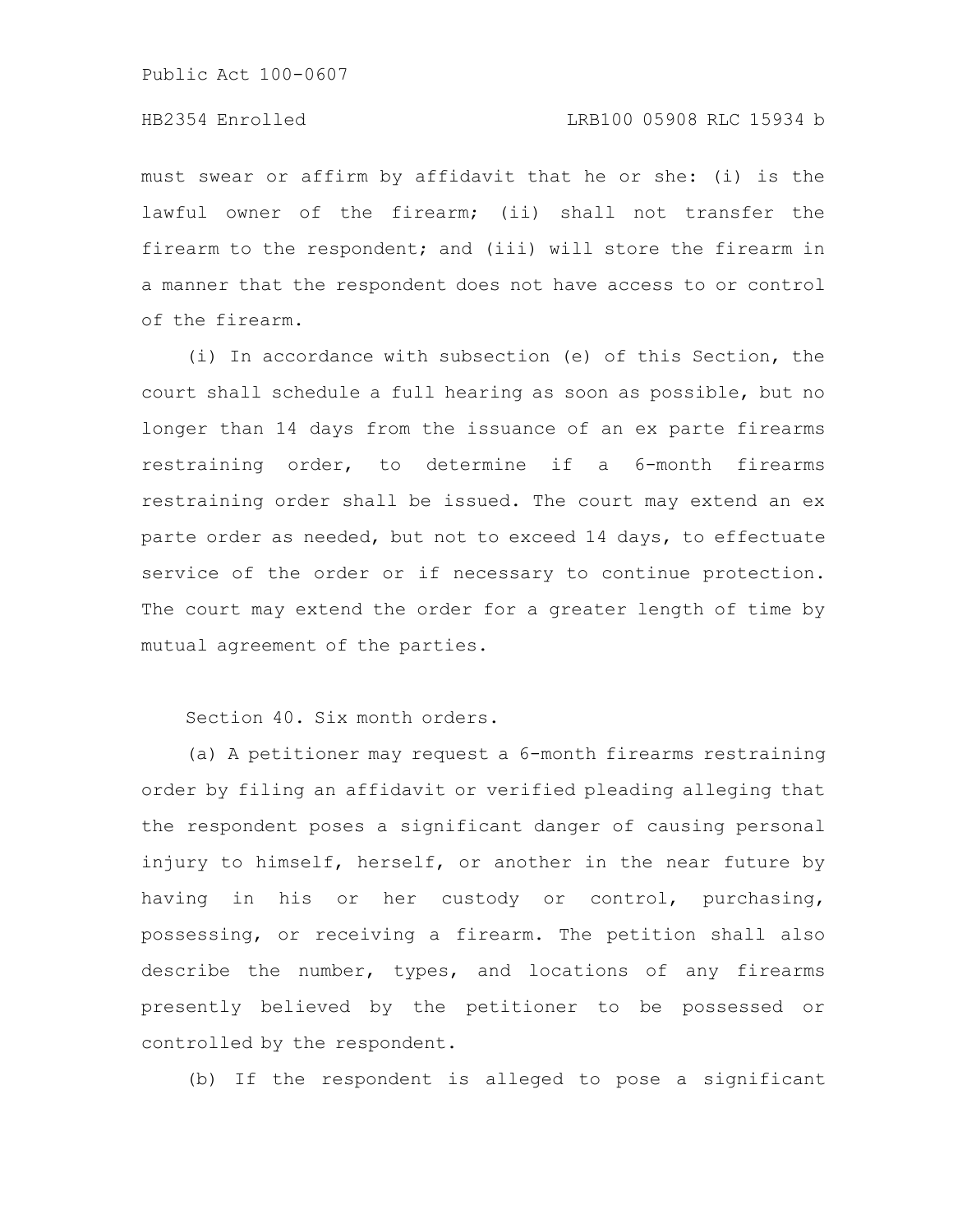danger of causing personal injury to an intimate partner, or an intimate partner is alleged to have been the target of a threat or act of violence by the respondent, petitioner shall make a good faith effort to provide notice to any and all intimate partners of the respondent. The notice must include that the petitioner intends to petition the court for a 6-month firearms restraining order, and, if petitioner is a law enforcement officer, referral to relevant domestic violence or stalking advocacy or counseling resources, if appropriate. Petitioner shall attest to having provided the notice in the filed affidavit or verified pleading. If after making a good faith effort petitioner is unable to provide notice to any or all intimate partners, the affidavit or verified pleading should describe what efforts were made.

(c) Every person who files a petition for a 6-month firearms restraining order, knowing the information provided to the court at any hearing or in the affidavit or verified pleading to be false, is guilty of perjury under Section 32-2 of the Criminal Code of 2012.

(d) Upon receipt of a petition for a 6-month firearms restraining order, the court shall order a hearing within 30 days.

(e) In determining whether to issue a firearms restraining order under this Section, the court shall consider evidence including, but not limited to, the following:

(1) The unlawful and reckless use, display, or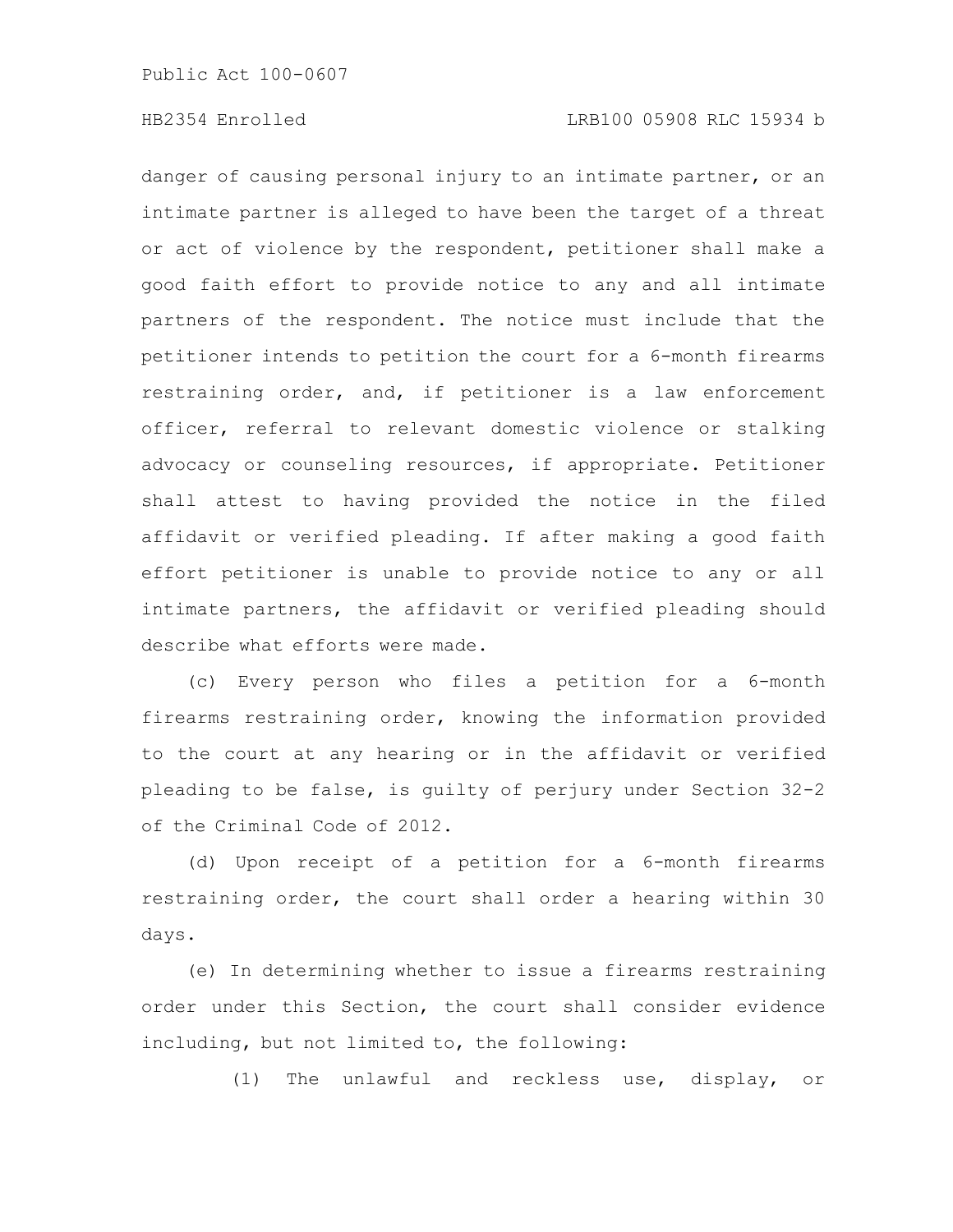brandishing of a firearm by the respondent.

(2) The history of use, attempted use, or threatened use of physical force by the respondent against another person.

(3) Any prior arrest of the respondent for a felony offense.

(4) Evidence of the abuse of controlled substances or alcohol by the respondent.

(5) A recent threat of violence or act of violence by the respondent directed toward himself, herself, or another.

(6) A violation of an emergency order of protection issued under Section 217 of the Illinois Domestic Violence Act of 1986 or Section 112A-17 of the Code of Criminal Procedure of 1963 or of an order of protection issued under Section 214 of the Illinois Domestic Violence Act of 1986 or Section 112A-14 of the Code of Criminal Procedure of 1963.

(7) A pattern of violent acts or violent threats, including, but not limited to, threats of violence or acts of violence by the respondent directed toward himself, herself, or another.

(f) At the hearing, the petitioner shall have the burden of proving, by clear and convincing evidence, that the respondent poses a significant danger of personal injury to himself, herself, or another by having in his or her custody or control,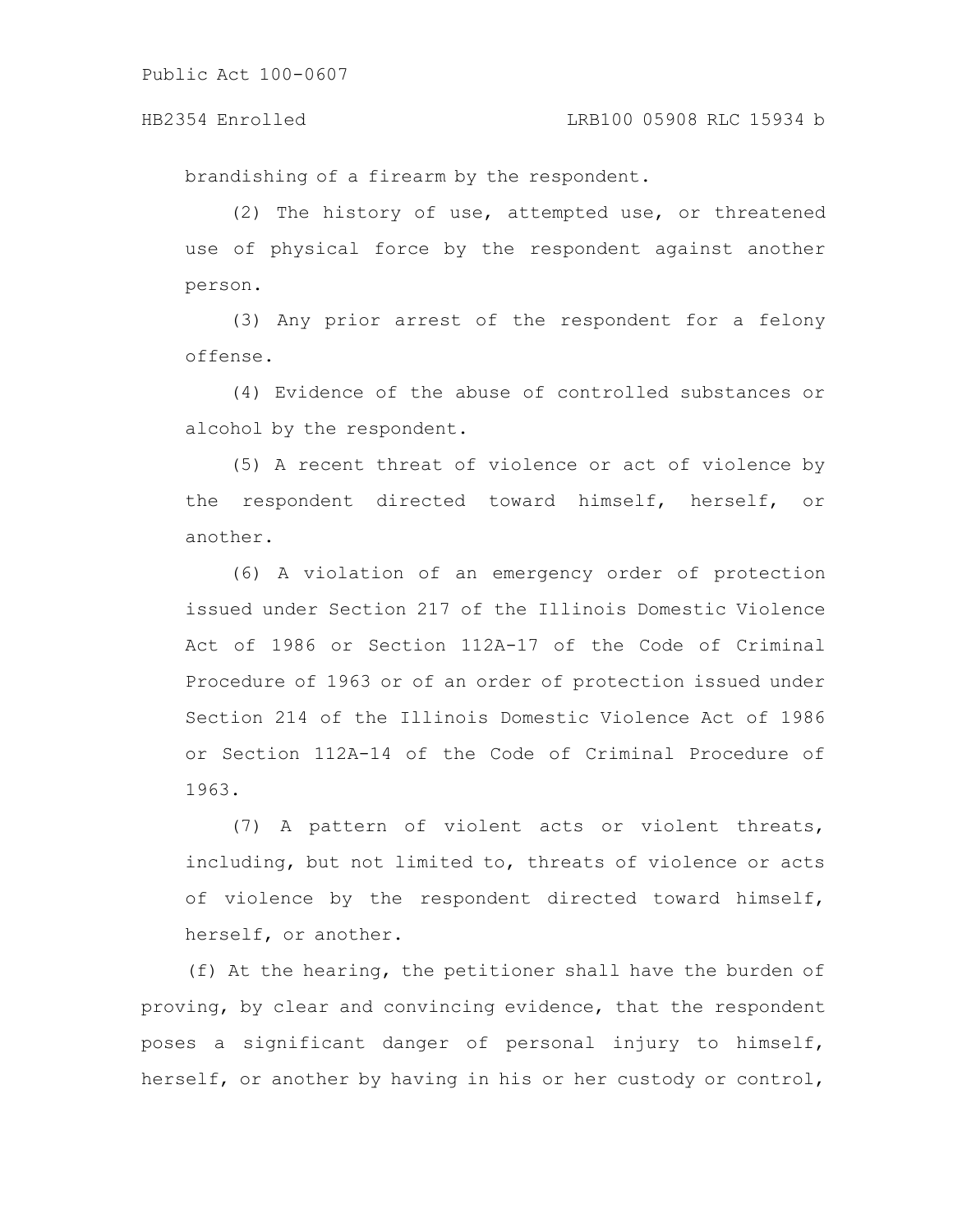# HB2354 Enrolled LRB100 05908 RLC 15934 b

purchasing, possessing, or receiving a firearm.

(g) If the court finds that there is clear and convincing evidence to issue a firearms restraining order, the court shall issue a firearms restraining order that shall be in effect for 6 months subject to renewal under Section 45 of this Act or termination under that Section.

(g-5) If the court issues a 6-month firearms restraining order, it shall, upon a finding of probable cause that the respondent possesses firearms, issue a search warrant directing a law enforcement agency to seize the respondent's firearms. The court may, as part of that warrant, direct the law enforcement agency to search the respondent's residence and other places where the court finds there is probable cause to believe he or she is likely to possess the firearms.

(h) A 6-month firearms restraining order shall require:

(1) the respondent to refrain from having in his or her custody or control, purchasing, possessing or receiving additional firearms for the duration of the order; and

(2) the respondent to turn over to the local law enforcement agency any firearm or Firearm Owner's Identification Card and concealed carry license in his or her possession. The local law enforcement agency shall immediately mail the card and concealed carry license to the Department of State Police Firearm Services Bureau for safekeeping. The firearm or firearms and Firearm Owner's Identification Card and concealed carry license, if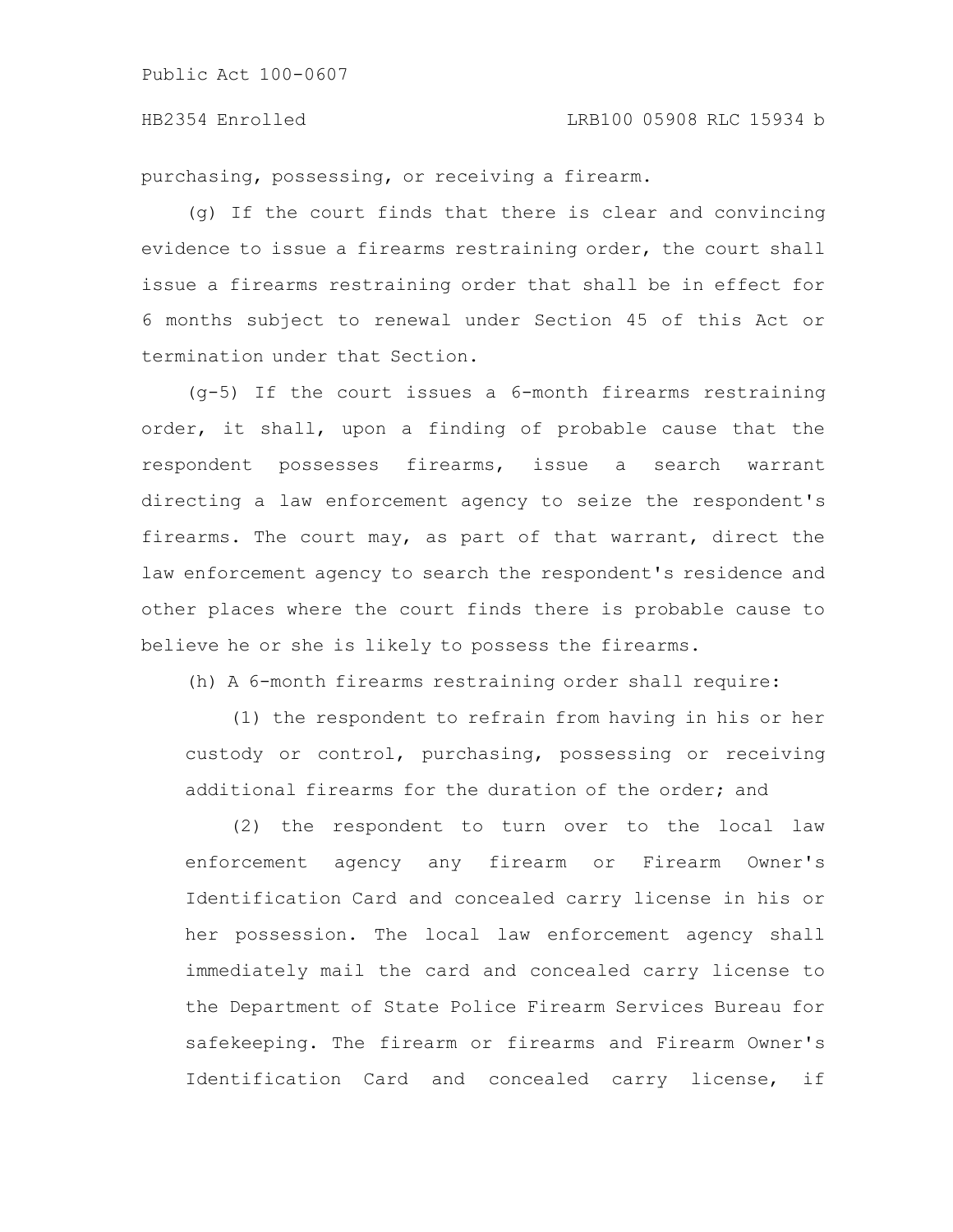unexpired shall be returned to the respondent after the firearms restraining order is terminated or expired.

(i) Except as otherwise provided in subsection (i-5) of this Section, upon expiration of the period of safekeeping, if the firearms or Firearm Owner's Identification Card cannot be returned to respondent because respondent cannot be located, fails to respond to requests to retrieve the firearms, or is not lawfully eligible to possess a firearm, upon petition from the local law enforcement agency, the court may order the local law enforcement agency to destroy the firearms, use the firearms for training purposes, or for any other application as deemed appropriate by the local law enforcement agency.

(i-5) A respondent whose Firearm Owner's Identification Card has been revoked or suspended may petition the court, if the petitioner is present in court or has notice of the respondent's petition, to transfer the respondent's firearm to a person who is lawfully able to possess the firearm if the person does not reside at the same address as the respondent. Notice of the petition shall be served upon the person protected by the emergency firearms restraining order. While the order is in effect, the transferee who receives respondent's firearms must swear or affirm by affidavit that he or she shall not transfer the firearm to the respondent or to any one residing in the same residence as the respondent.

(i-6) If a person other than the respondent claims title to any firearms surrendered under this Section, he or she may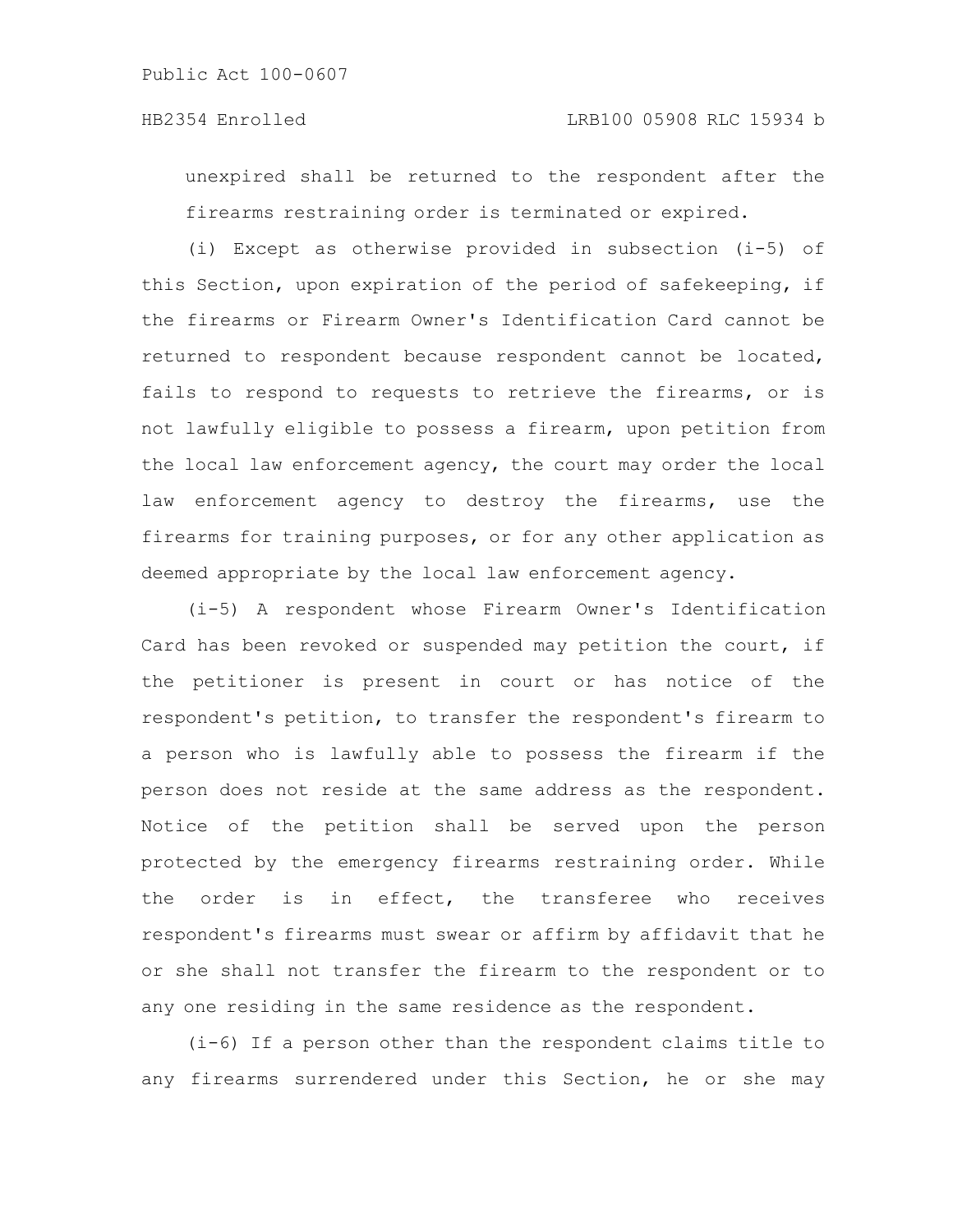petition the court, if the petitioner is present in court or has notice of the petition, to have the firearm returned to him or her. If the court determines that person to be the lawful owner of the firearm, the firearm shall be returned to him or her, provided that:

(1) the firearm is removed from the respondent's custody, control, or possession and the lawful owner agrees to store the firearm in a manner such that the respondent does not have access to or control of the firearm; and

(2) the firearm is not otherwise unlawfully possessed by the owner.

The person petitioning for the return of his or her firearm must swear or affirm by affidavit that he or she: (i) is the lawful owner of the firearm; (ii) shall not transfer the firearm to the respondent; and (iii) will store the firearm in a manner that the respondent does not have access to or control of the firearm.

(j) If the court does not issue a firearms restraining order at the hearing, the court shall dissolve any emergency firearms restraining order then in effect.

(k) When the court issues a firearms restraining order under this Section, the court shall inform the respondent that he or she is entitled to one hearing during the period of the order to request a termination of the order, under Section 45 of this Act, and shall provide the respondent with a form to request a hearing.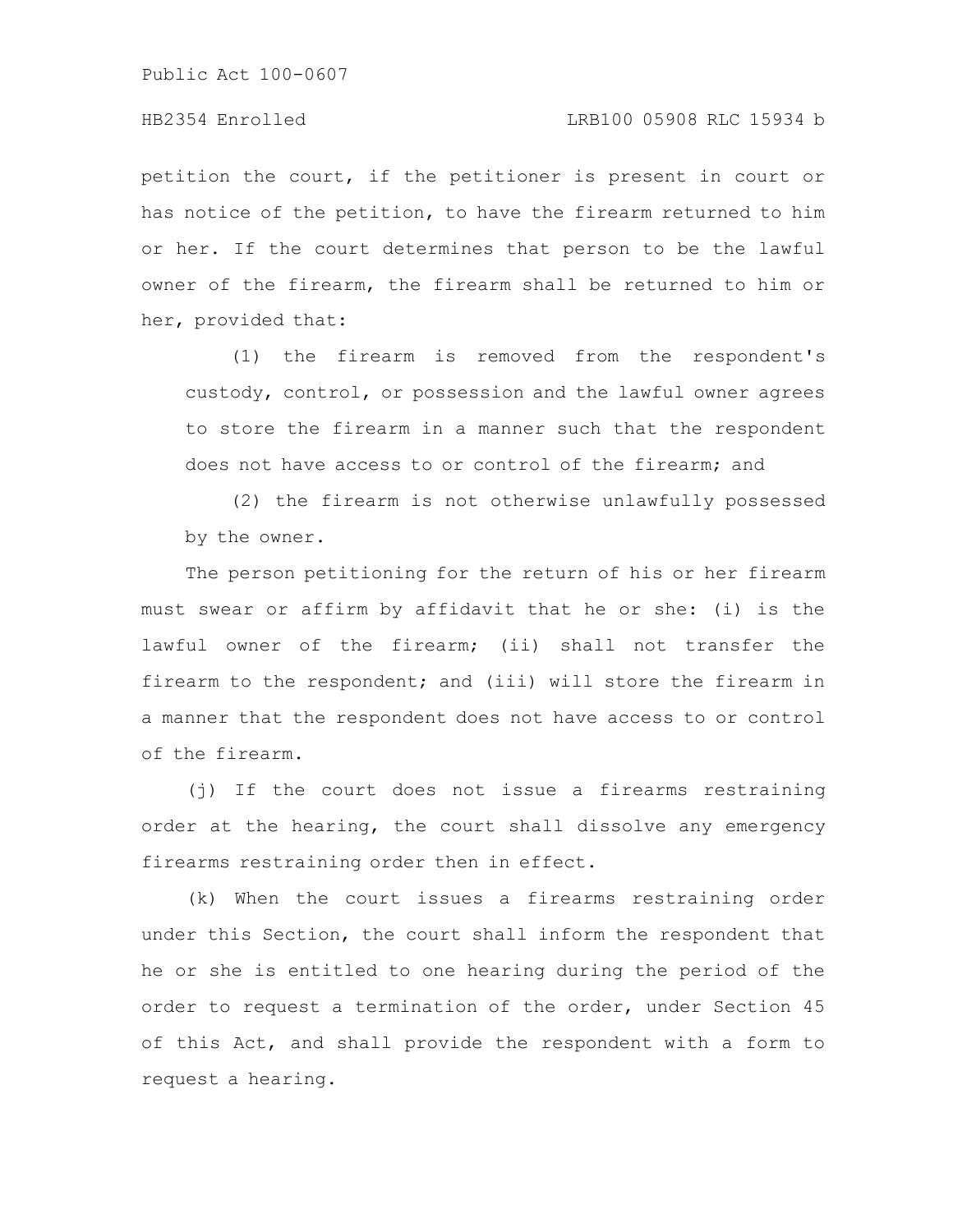Section 45. Termination and renewal.

(a) A person subject to a firearms restraining order issued under this Act may submit one written request at any time during the effective period of the order for a hearing to terminate the order.

(1) The respondent shall have the burden of proving by a preponderance of the evidence that the respondent does not pose a danger of causing personal injury to himself, herself, or another in the near future by having in his or her custody or control, purchasing, possessing, or receiving a firearm.

(2) If the court finds after the hearing that the respondent has met his or her burden, the court shall terminate the order.

(b) A petitioner may request a renewal of a firearms restraining order at any time within the 3 months before the expiration of a firearms restraining order.

(1) A court shall, after notice and a hearing, renew a firearms restraining order issued under this part if the petitioner proves, by clear and convincing evidence, that the respondent continues to pose a danger of causing personal injury to himself, herself, or another in the near future by having in his or her custody or control, purchasing, possessing, or receiving a firearm.

(2) In determining whether to renew a firearms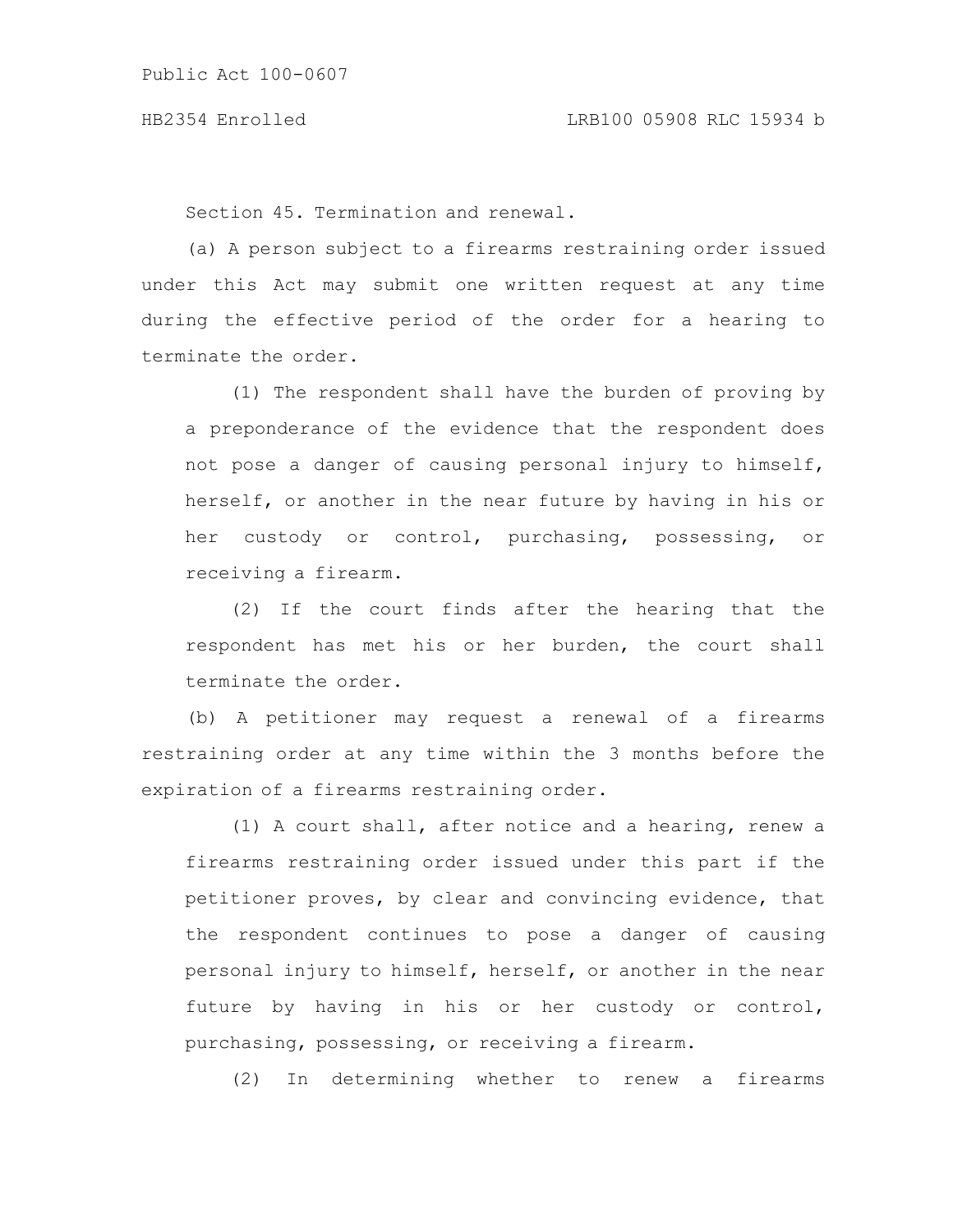restraining order issued under this Act, the court shall consider evidence of the facts identified in subsection (e) of Section 40 of this Act and any other evidence of an increased risk for violence.

(3) At the hearing, the petitioner shall have the burden of proving, by clear and convincing evidence that the respondent continues to pose a danger of causing personal injury to himself, herself, or another in the near future by having in his or her custody or control, purchasing, possessing, or receiving a firearm.

(4) The renewal of a firearms restraining order issued under this Section shall be in effect for 6 months, subject to termination by further order of the court at a hearing held under this Section and further renewal by further order of the court under this Section.

Section 50. Notice of orders.

(a) Entry and issuance. Upon issuance of any firearms restraining order, the clerk shall immediately, or on the next court day if an emergency firearms restraining order is issued in accordance with Section 35 of this Act (emergency firearms restraining order), (i) enter the order on the record and file it in accordance with the circuit court procedures and (ii) provide a file stamped copy of the order to respondent, if present, and to petitioner.

(b) Filing with sheriff. The clerk of the issuing judge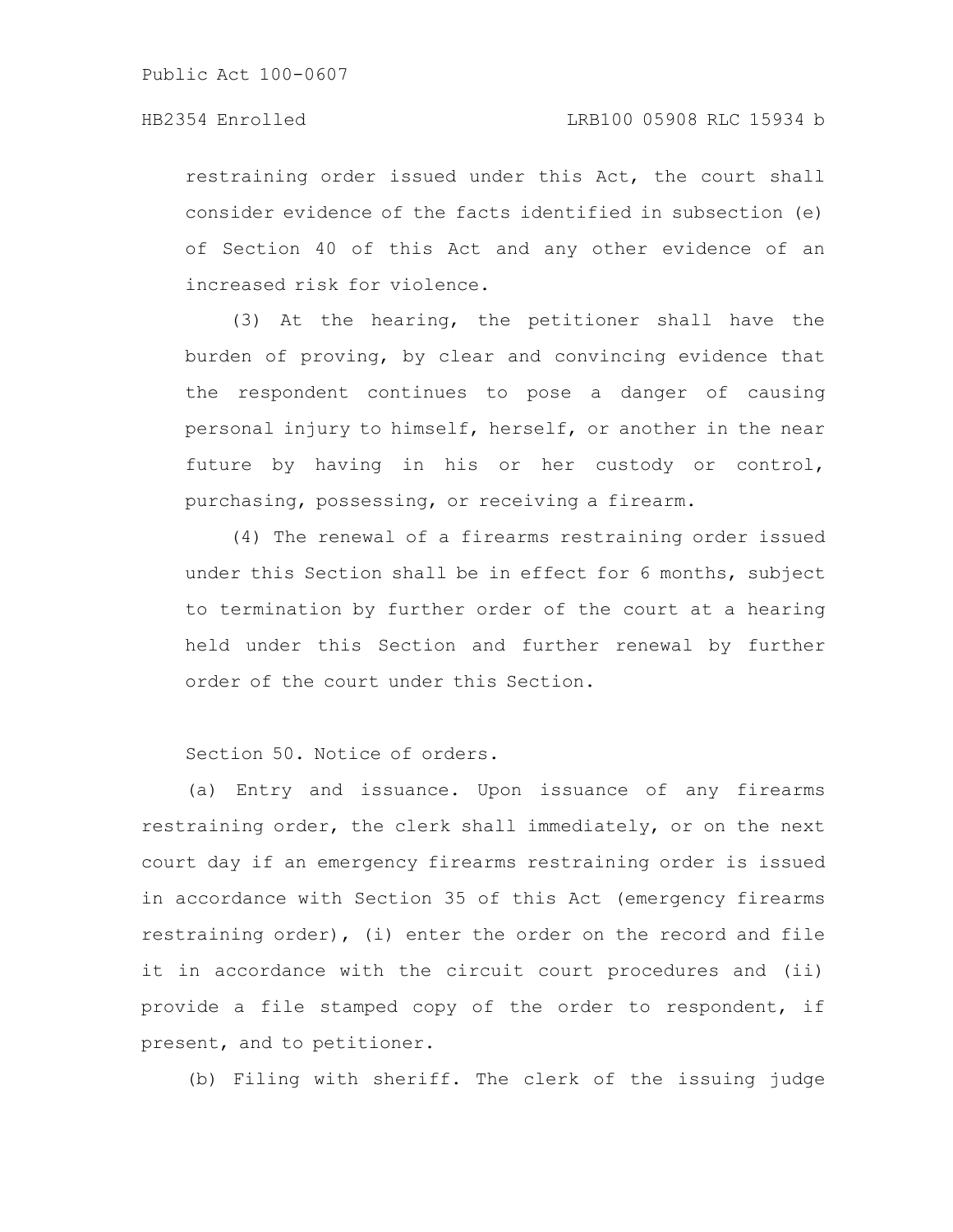# HB2354 Enrolled LRB100 05908 RLC 15934 b

shall, or the petitioner may, on the same day that a firearms restraining order is issued, file a certified copy of that order with the sheriff or other law enforcement officials charged with maintaining Department of State Police records or charged with serving the order upon respondent. If the order was issued in accordance with Section 35 of this Act (emergency firearms restraining order), the clerk shall on the next court day, file a certified copy of the order with the sheriff or other law enforcement officials charged with maintaining Department of State Police records.

(c) Service by sheriff. Unless respondent was present in court when the order was issued, the sheriff or other law enforcement official shall promptly serve that order upon respondent and file proof of the service, in the manner provided for service of process in civil proceedings. Instead of serving the order upon the respondent, however, the sheriff, other law enforcement official, or other persons defined in Section 112A-22.10 of the Criminal Code of 1963 may serve the respondent with a short form notification as provided in that Section. If process has not yet been served upon the respondent, it shall be served with the order or short form notification if the service is made by the sheriff, or other law enforcement official.

(d) Any order renewing or terminating any firearms restraining order shall be promptly recorded, issued, and served as provided in this Section.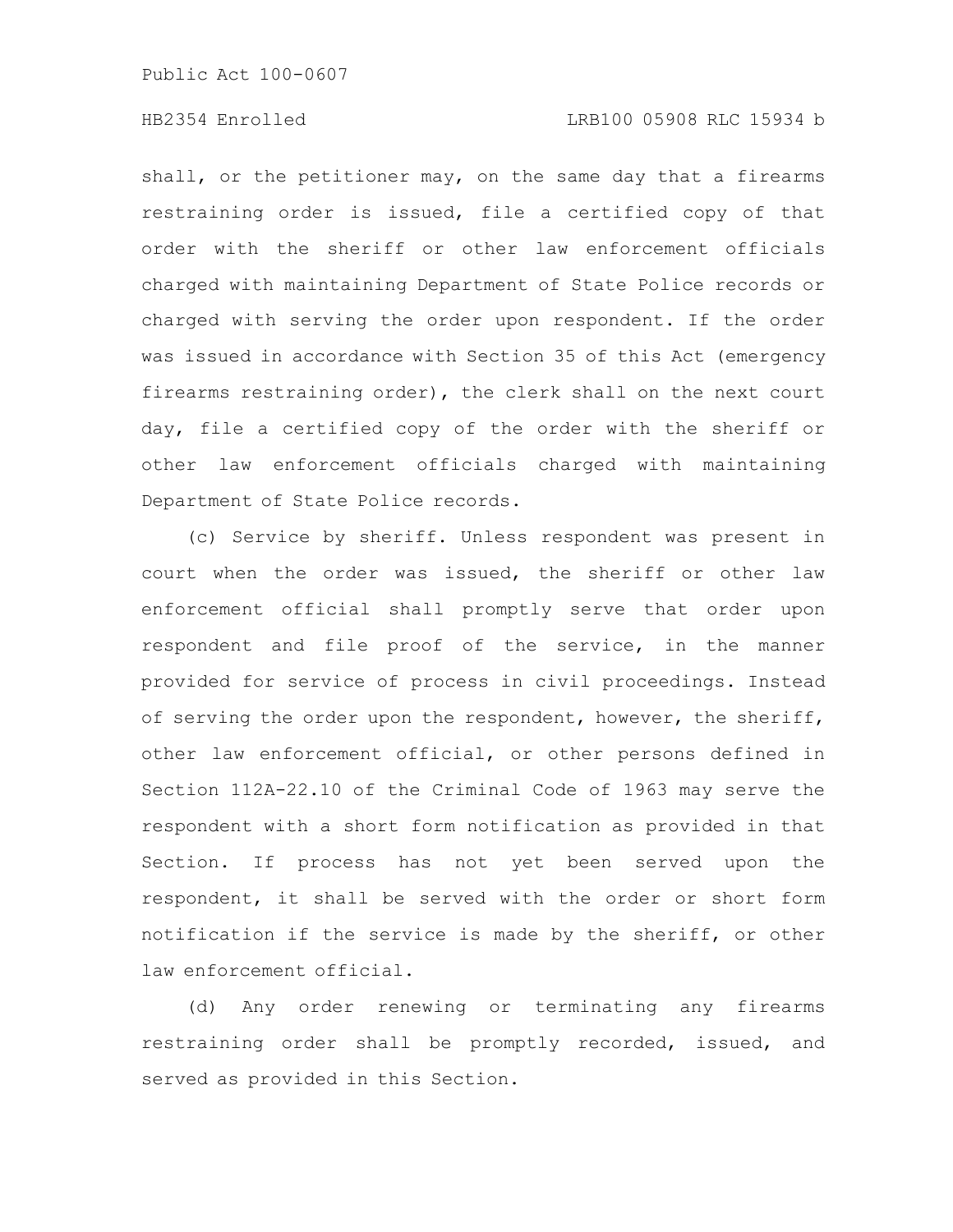Section 55. Data maintenance by law enforcement agencies.

(a) All sheriffs shall furnish to the Department of State Police, daily, in the form and detail the Department requires, copies of any recorded firearms restraining order issued by the court, and any foreign orders of protection filed by the clerk of the court, and transmitted to the sheriff by the clerk of the court under Section 50. Each firearms restraining order shall be entered in the Law Enforcement Agencies Data System (LEADS) on the same day it is issued by the court. If an emergency firearms restraining order was issued in accordance with Section 35 of this Act, the order shall be entered in the Law Enforcement Agencies Data System (LEADS) as soon as possible after receipt from the clerk.

(b) The Department of State Police shall maintain a complete and systematic record and index of all valid and recorded firearms restraining orders issued or filed under this Act. The data shall be used to inform all dispatchers and law enforcement officers at the scene of a violation of firearms restraining order of the effective dates and terms of any recorded order of protection.

(c) The data, records and transmittals required under this Section shall pertain to any valid emergency or 6-month firearms restraining order, whether issued in a civil or criminal proceeding or authorized under the laws of another state, tribe, or United States territory.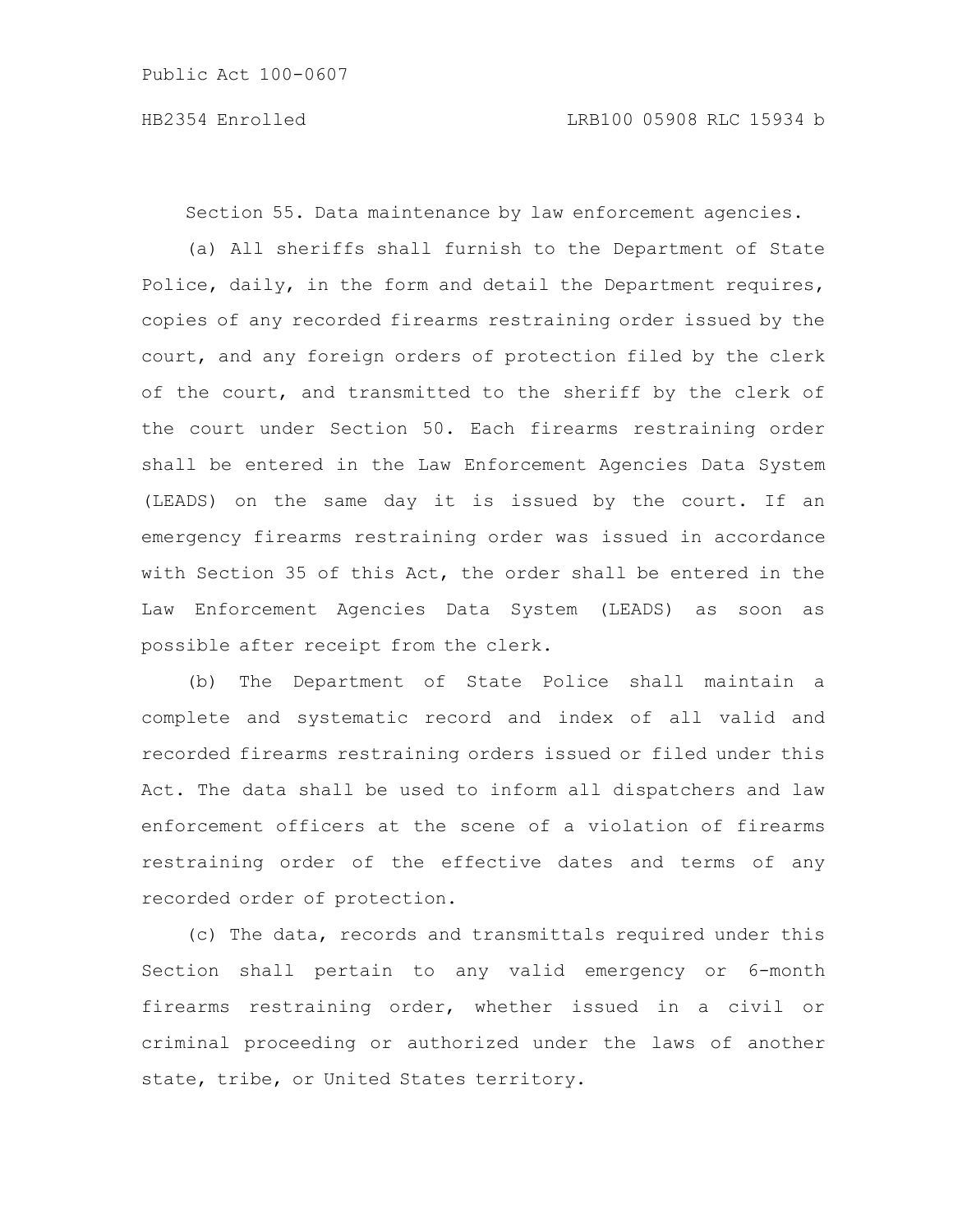Section 60. Filing of a firearms restraining order issued by another state.

(a) A person who has sought a firearms restraining order or similar order issued by the court of another state, tribe, or United States territory may file a certified copy of the firearms restraining order with the clerk of the court in a judicial circuit in which the person believes that enforcement may be necessary.

(b) The clerk shall:

(1) treat the foreign firearms restraining order in the same manner as a judgment of the circuit court for any county of this State in accordance with the provisions of the Uniform Enforcement of Foreign Judgments Act, except that the clerk shall not mail notice of the filing of the foreign order to the respondent named in the order; and

(2) on the same day that a foreign firearms restraining order is filed, file a certified copy of that order with the sheriff or other law enforcement officials charged with maintaining Department of State Police records as set forth in Section 55 of this Act.

(c) Neither residence in this State nor filing of a foreign firearms restraining order shall be required for enforcement of the order by this State. Failure to file the foreign order shall not be an impediment to its treatment in all respects as an Illinois firearms restraining order.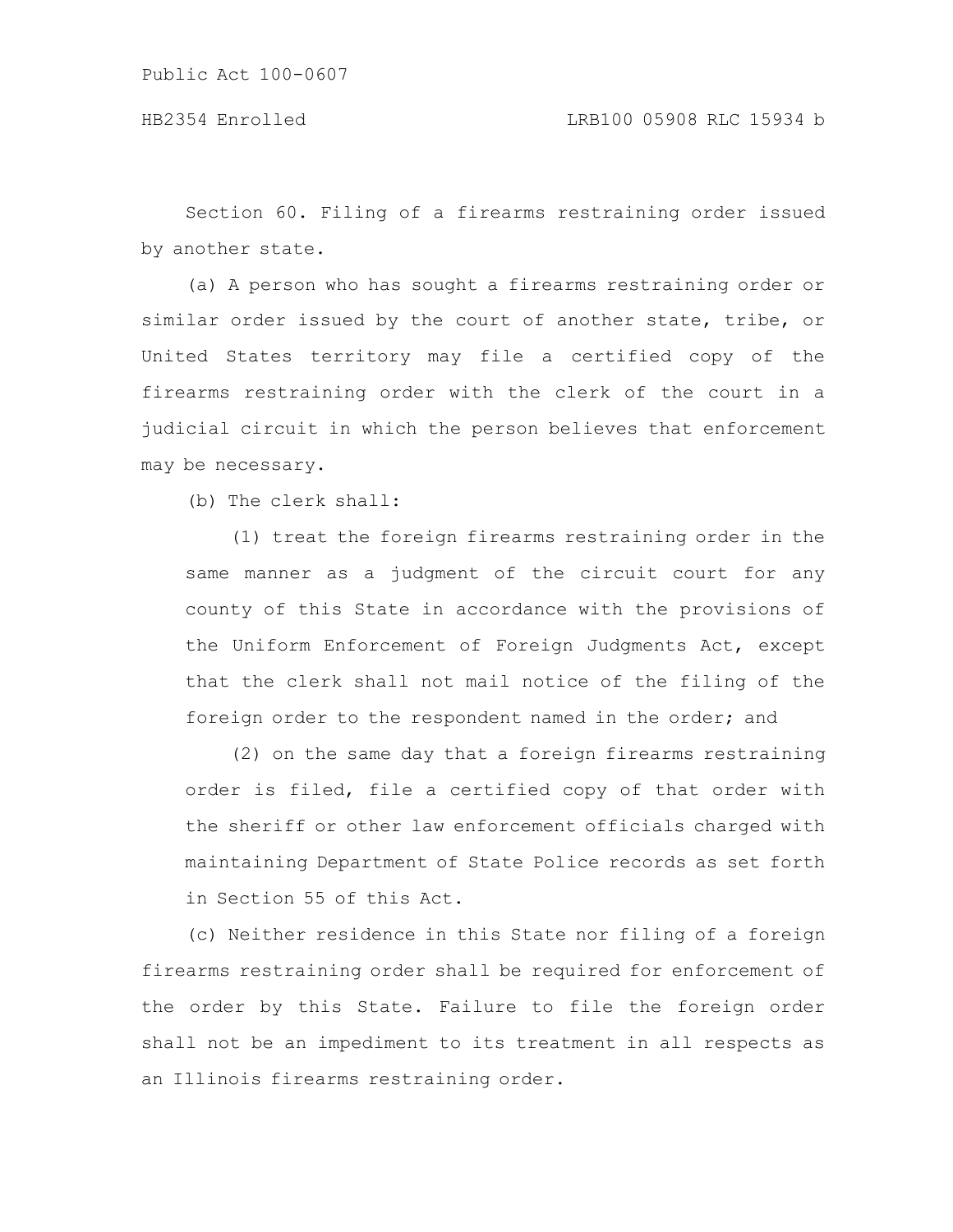(d) The clerk shall not charge a fee to file a foreign order of protection under this Section.

Section 65. Enforcement; sanctions for violation of order. A respondent who knowingly violates a firearms restraining order is guilty of a Class A misdemeanor. Prosecution for a violation of a firearms restraining order shall not bar concurrent prosecution for any other crime, including any crime that may have been committed at the time of the violation of the firearms restraining order.

Section 70. Non-preclusion of remedies. Nothing in this Act shall preclude a petitioner or law-enforcement officer from removing weapons under other authority, or filing criminal charges when probable cause exists.

Section 75. Limited law enforcement liability. Any act of omission or commission by any law enforcement officer acting in good faith in rendering emergency assistance or otherwise enforcing this Act shall not impose civil liability upon the law enforcement officer or his or her supervisor or employer, unless the act is a result of willful or wanton misconduct.

Section 80. Expungement or sealing of order. If the court denies issuance of a firearms restraining order against the respondent, all records of the proceeding shall be immediately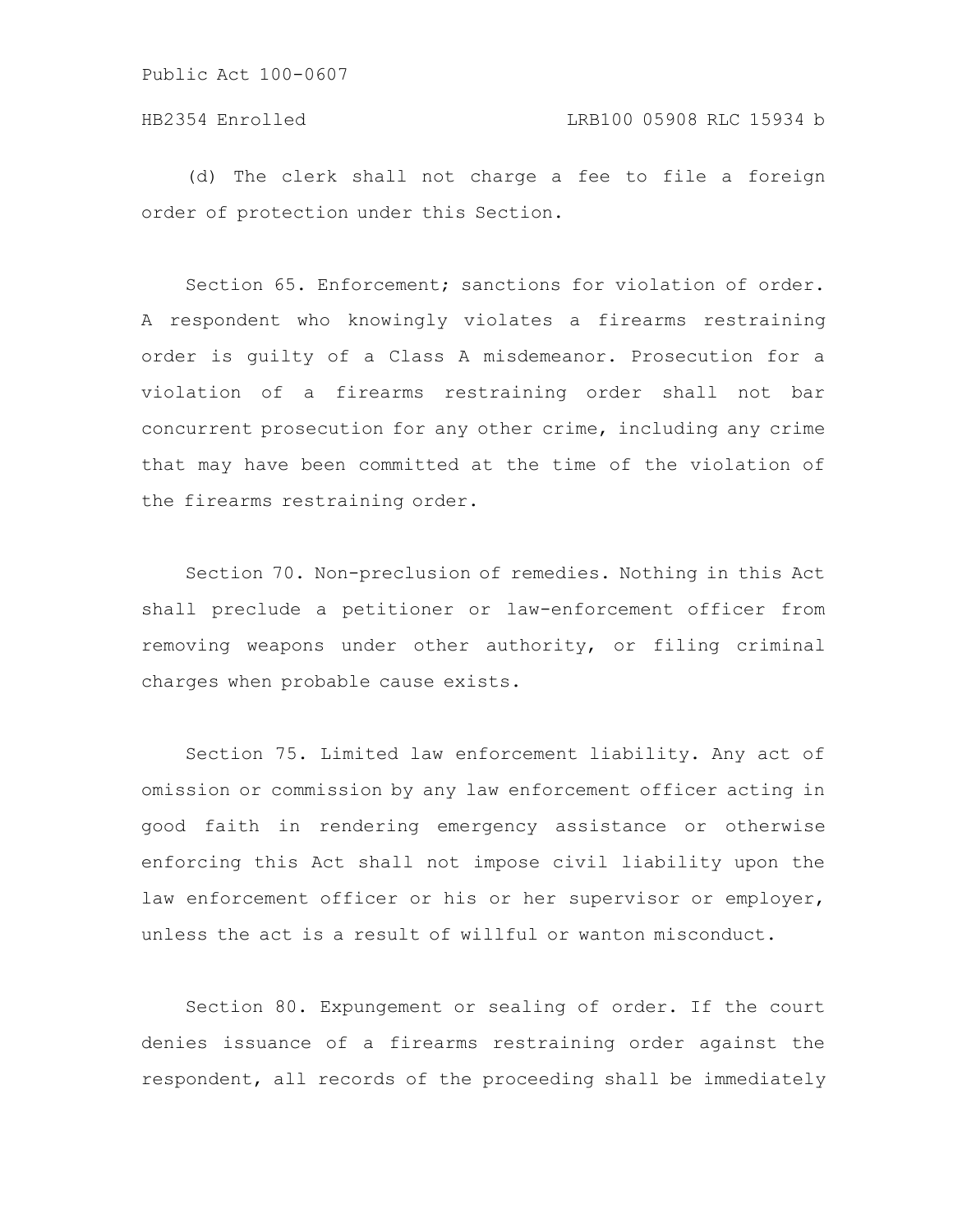### HB2354 Enrolled LRB100 05908 RLC 15934 b

expunged from the court records. If the firearms restraining order is granted, all records of the proceeding shall, 3 years after the expiration of the order, be sealed.

Section 135. The Firearm Owners Identification Card Act is amended by changing Section 8.2 and adding Section 8.3 as follows:

(430 ILCS 65/8.2)

Sec. 8.2. Firearm Owner's Identification Card denial or revocation. The Department of State Police shall deny an application or shall revoke and seize a Firearm Owner's Identification Card previously issued under this Act if the Department finds that the applicant or person to whom such card was issued is or was at the time of issuance subject to an existing order of protection or firearms restraining order. (Source: P.A. 96-701, eff. 1-1-10.)

(430 ILCS 65/8.3 new)

Sec. 8.3. Suspension of Firearm Owner's Identification Card. The Department of State Police may, by rule in a manner consistent with the Department's rules concerning revocation, provide for the suspension of the Firearm Owner's Identification Card of a person whose Firearm Owner's Identification Card is subject to revocation and seizure under this Act for the duration of the disqualification if the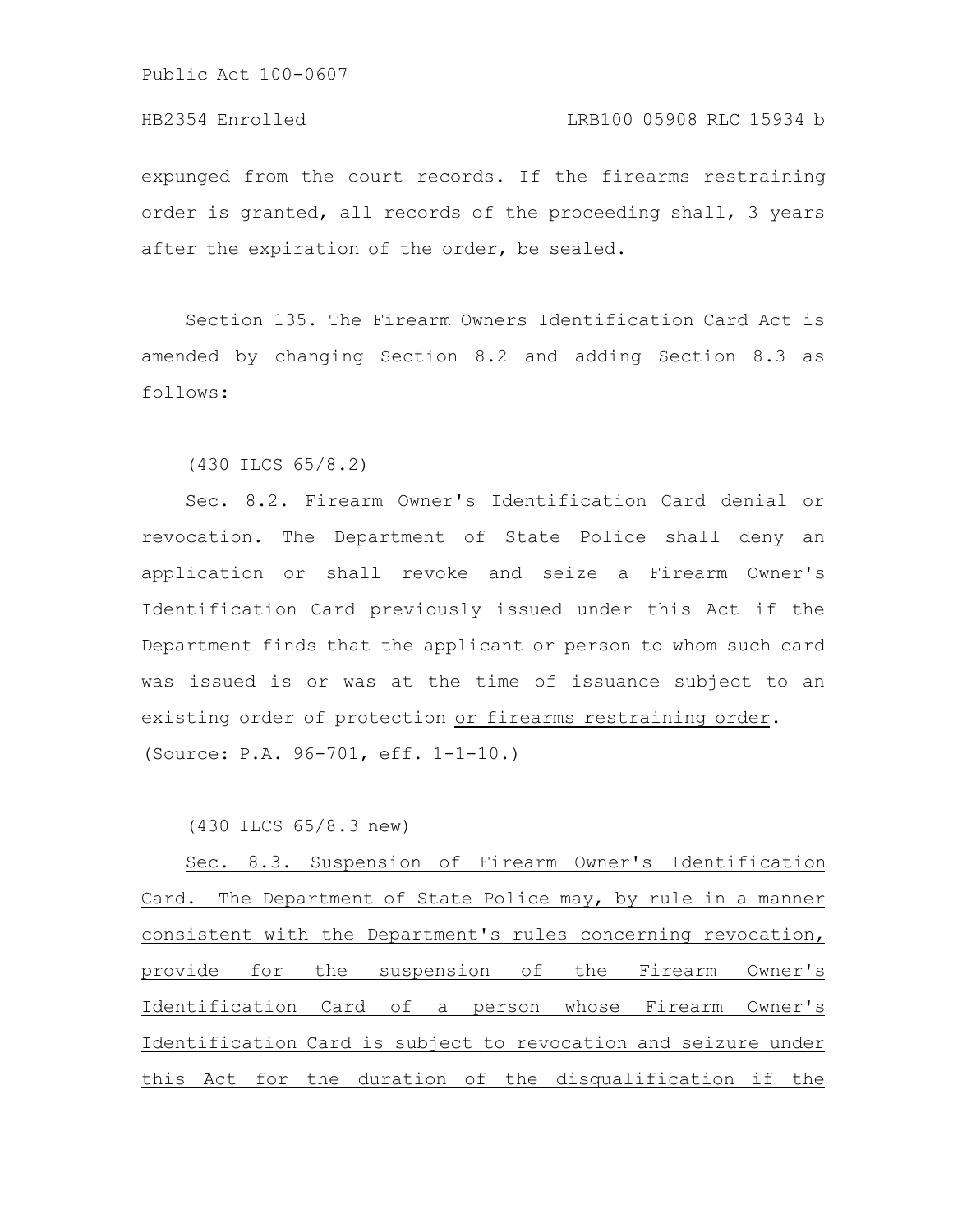# HB2354 Enrolled LRB100 05908 RLC 15934 b

disqualification is not a permanent grounds for revocation of a Firearm Owner's Identification Card under this Act.

Section 140. The Firearm Concealed Carry Act is amended by changing Section 70 as follows:

(430 ILCS 66/70)

Sec. 70. Violations.

(a) A license issued or renewed under this Act shall be revoked if, at any time, the licensee is found to be ineligible for a license under this Act or the licensee no longer meets the eligibility requirements of the Firearm Owners Identification Card Act.

(b) A license shall be suspended if an order of protection, including an emergency order of protection, plenary order of protection, or interim order of protection under Article 112A of the Code of Criminal Procedure of 1963 or under the Illinois Domestic Violence Act of 1986, or if a firearms restraining order, including an emergency firearms restraining order, under the Firearms Restraining Order Act, is issued against a licensee for the duration of the order, or if the Department is made aware of a similar order issued against the licensee in any other jurisdiction. If an order of protection is issued against a licensee, the licensee shall surrender the license, as applicable, to the court at the time the order is entered or to the law enforcement agency or entity serving process at the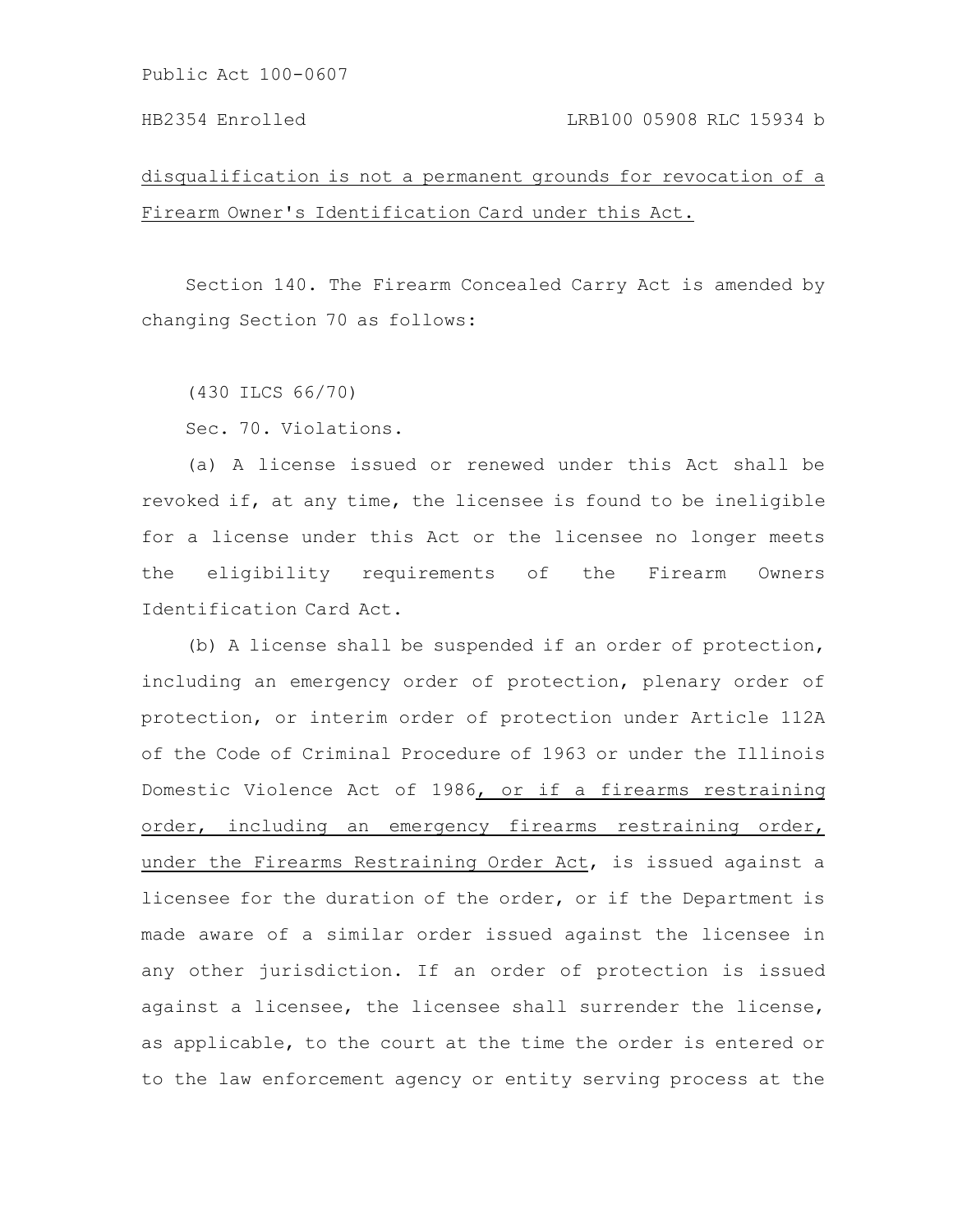### HB2354 Enrolled LRB100 05908 RLC 15934 b

time the licensee is served the order. The court, law enforcement agency, or entity responsible for serving the order of protection shall notify the Department within 7 days and transmit the license to the Department.

(c) A license is invalid upon expiration of the license, unless the licensee has submitted an application to renew the license, and the applicant is otherwise eligible to possess a license under this Act.

(d) A licensee shall not carry a concealed firearm while under the influence of alcohol, other drug or drugs, intoxicating compound or combination of compounds, or any combination thereof, under the standards set forth in subsection (a) of Section 11-501 of the Illinois Vehicle Code.

A licensee in violation of this subsection (d) shall be guilty of a Class A misdemeanor for a first or second violation and a Class 4 felony for a third violation. The Department may suspend a license for up to 6 months for a second violation and shall permanently revoke a license for a third violation.

(e) Except as otherwise provided, a licensee in violation of this Act shall be guilty of a Class B misdemeanor. A second or subsequent violation is a Class A misdemeanor. The Department may suspend a license for up to 6 months for a second violation and shall permanently revoke a license for 3 or more violations of Section 65 of this Act. Any person convicted of a violation under this Section shall pay a \$150 fee to be deposited into the Mental Health Reporting Fund, plus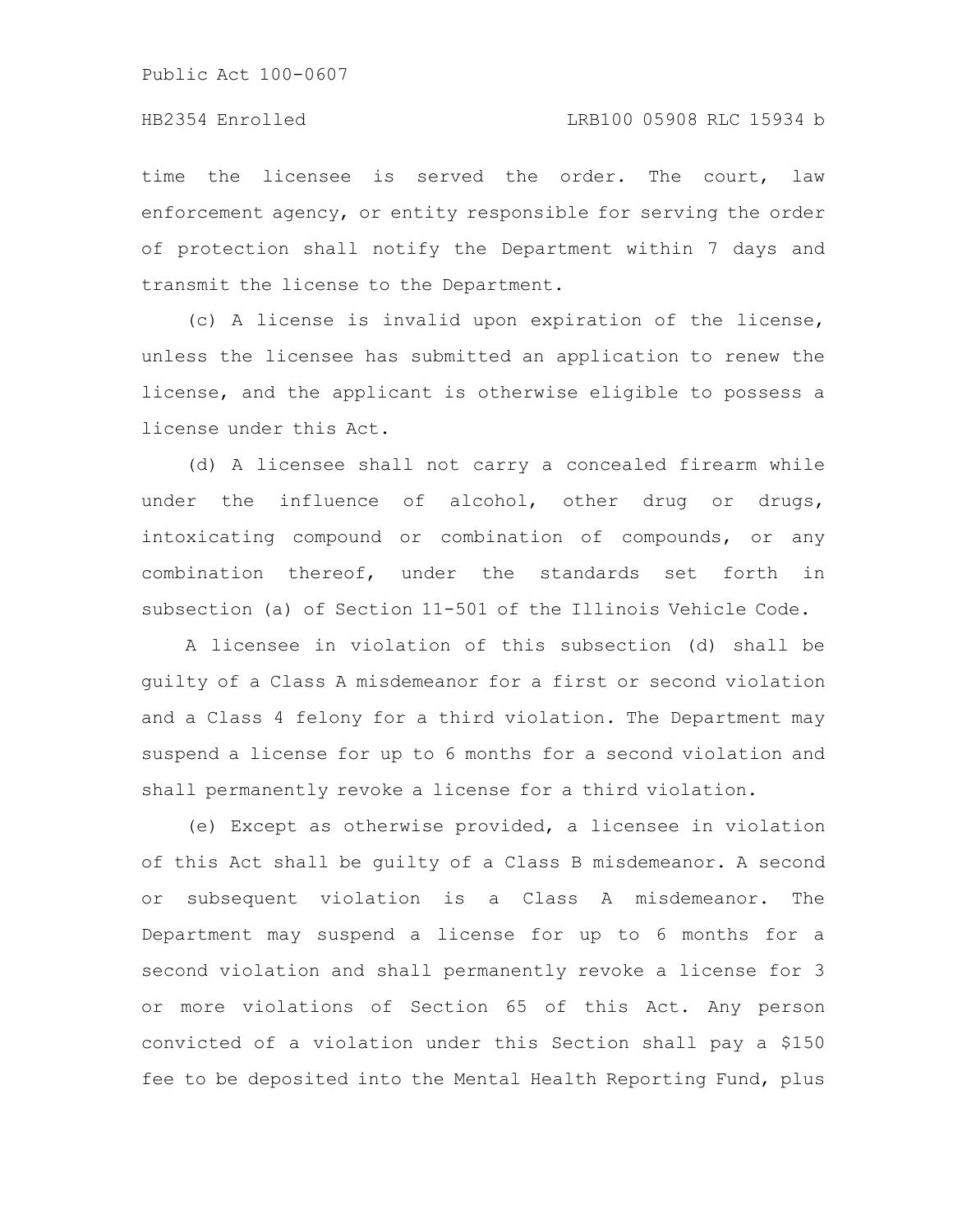any applicable court costs or fees.

(f) A licensee convicted or found guilty of a violation of this Act who has a valid license and is otherwise eligible to carry a concealed firearm shall only be subject to the penalties under this Section and shall not be subject to the penalties under Section 21-6, paragraph  $(4)$ ,  $(8)$ , or  $(10)$  of subsection (a) of Section 24-1, or subparagraph (A-5) or (B-5) of paragraph (3) of subsection (a) of Section 24-1.6 of the Criminal Code of 2012. Except as otherwise provided in this subsection, nothing in this subsection prohibits the licensee from being subjected to penalties for violations other than those specified in this Act.

(g) A licensee whose license is revoked, suspended, or denied shall, within 48 hours of receiving notice of the revocation, suspension, or denial, surrender his or her concealed carry license to the local law enforcement agency where the person resides. The local law enforcement agency shall provide the licensee a receipt and transmit the concealed carry license to the Department of State Police. If the licensee whose concealed carry license has been revoked, suspended, or denied fails to comply with the requirements of this subsection, the law enforcement agency where the person resides may petition the circuit court to issue a warrant to search for and seize the concealed carry license in the possession and under the custody or control of the licensee whose concealed carry license has been revoked, suspended, or